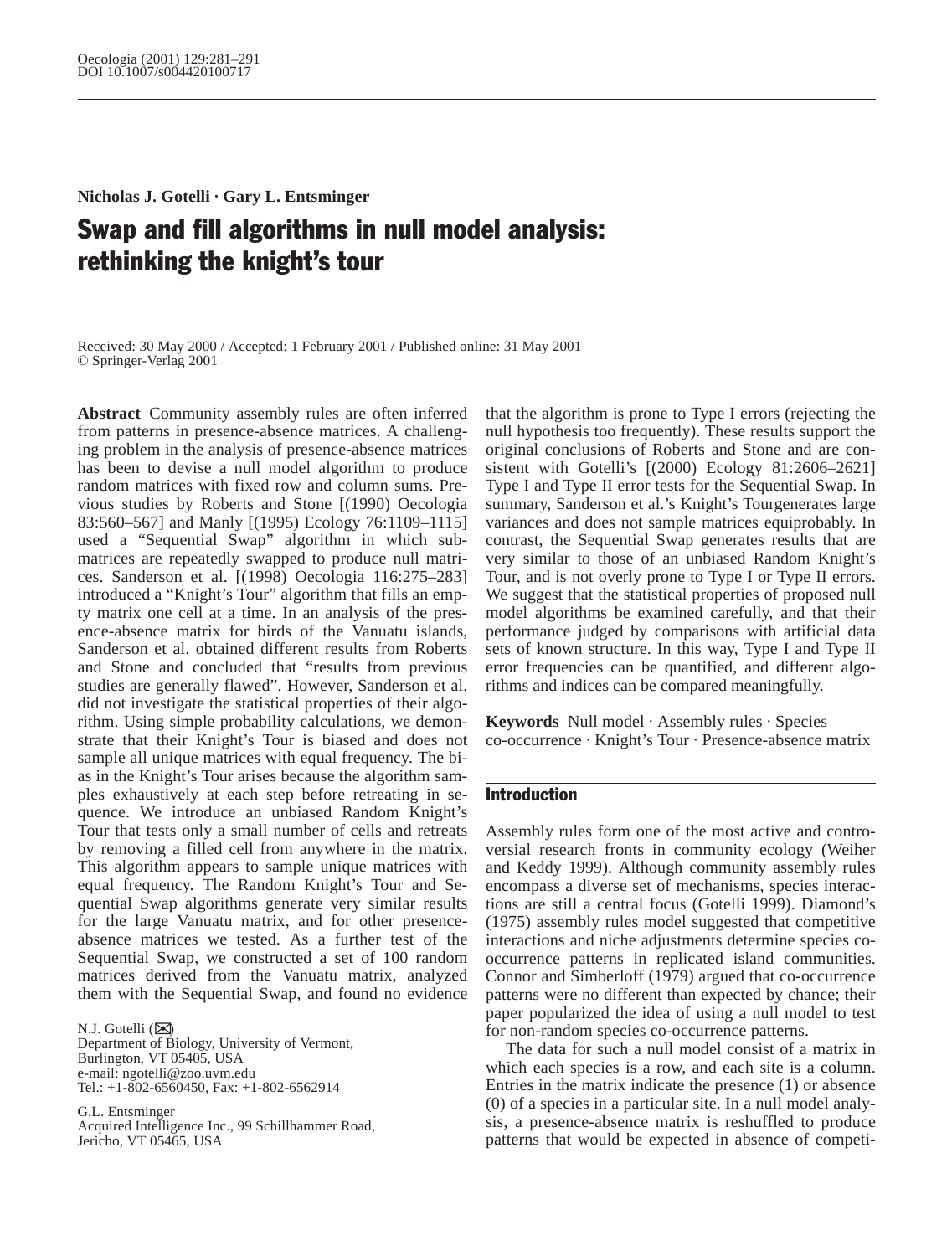tive interactions (Gotelli and Graves 1996). Connorand Simberloff (1979) suggested that an appropriate set of null matrices are those that preserve the row and column totals of the original matrix. These null matrices thus maintain the same number of species per site (column totals) and the same number of site occurrences per species (row totals) as observed in the original data.

It is a non-trivial problem to devise a computer algorithm to produce an unbiased sample of matrices that maintain row and column totals. Sanderson et al. (1998; Brualdi and Sanderson 1999) recently introduced a novel "Knights Tour" algorithm. The "Knight's Tour" refers to a classic puzzle in computer science: to move a knight across a chessboard so that it visits all 64 squares sequentially, but never lands in the same square twice (Roberts 1986). Sanderson et al. (1998) use the Knight's Tour as a loose metaphor for a "fill" algorithm, in which an empty matrix is filled one cell at a time. At each step, their algorithm seeks exhaustively an open cell that can be filled and will not violate row and column constraints. If no cell can be found that satisfies the constraints, the algorithm backtracks, removing filled cells in order one by one, until it reaches a state from which it can resume filling cells.

Previous workers had used a "Sequential Swap" algorithm, in which the original matrix is reshuffled by repeatedly swapping submatrices that preserve the row and column totals (Roberts and Stone 1990; Manly 1995). Sanderson et al. (1998) compared their results to those of Connorand Simberloff (1979), Roberts and Stone (1990), and Manly (1995) and wrote "We show that results from previous studies are generally flawed". However, Sanderson et al.'s (1998) conclusions are based on the analysis of a single presence-absence matrix (the Vanuatu avifauna). Sanderson et al. (1998) assumed, but did not demonstrate, that the matrices generated by their algorithm represent a random sample of the set of all matrices with fixed row and column totals. In this paper, we examine this assumption and other statistical properties of swap and fill algorithms, and introduce an unbiased version of the Knight's Tour algorithm.

The Results section is divided into three parts. First, we summarize previous analyses of the Vanuatu avifauna presence-absence matrix and compare results using different swap and fill algorithms. Second, we analyze a small data set for which all unique matrices can be calculated by hand, and derive the expected sampling frequencies using Sanderson et al.'s (1998) Knight's Tour and the Sequential Swap algorithms. Finally, we present a newanalysis of a set of random matrices to evaluate the risk of Type I error with the Manly (1995) algorithm. In the Discussion section, we consider the merits of different co-occurrence indices and methods for evaluating thestatistical significance of a null model test. We illustrate these methods with null model analyses of presence-absence matrices for the Vanuatu avifauna, West Indies finches, and Virginia ants. We conclude by summarizing the points of agreement and disagreement with Sanderson et al. (1998).

# Materials and methods

Matrix fills

There are two general ways that a matrix can be created that has a set of fixed row and column totals: "swaps" and "fills". In a "swap" algorithm, randomly chosen submatrices of the form:

01 10

10 01 or

are selected, and the cells in the matrix are swapped. The submatrices are not necessarily formed from adjacent rows and columns; any submatrix of this form can be swapped. Swapping creates a new matrix configuration, but does not alter row and column totals. Swap algorithms always begin with the original matrix and create new matrices by repeatedly swapping.

"Fill" algorithms begin with an empty matrix of 0s and incrementally add randomly chosen 1s. If a state is reached that prevents further fills (because row or column totals would be violated), the algorithm backs up to a previous state and then moves forward again. The algorithm finishes when all 1s have been placed in the matrix and the row and column totals are satisfied. We compared the results of two swap algorithmsand two fill algorithms.

Swap algorithms

## *Sequential swap*

This algorithm used 30,000 initial transpositions of the original matrix to ensure that every submatrix had a good chance of being swapped at least once before consecutive matrices were retained. Then, each subsequent transposition was retained as a different null matrix. Transpositions were created by randomly selecting a pair of rows and a pair of columns in the matrix, then swapping the four cells if possible. If a swap was not possible, another pair of random rows and columns was selected. This procedure is similar to that used by Manly (1995).

#### *Independent swap*

This algorithm did not retain consecutive matrices. Instead, each null matrix was created through 30,000 independent swaps of the original matrix. The procedure was repeated for each null matrix, beginning with the observed matrix as the starting point, similar to the method introduced by Roberts and Stone (1990). This procedure should theoretically produce the entire set of matrices possible for a given set of row and column totals (Brualdi 1989), and it provides a good check for the independence of the sequential matrices thatare retained in the Sequential Swap.

#### Fill algorithms

#### *Random Knight's Tour*

In Sanderson et al.'s (1998) Knight's Tour, an empty matrix is filled by sequentially adding one randomly chosen cell at a time. At each step in the Knight's Tour, the algorithm exhaustively samples each node, searching for a cell that can be filled that will still satisfy all of the row and column constraints. If no cell can be found, the algorithm backtracks one step, by removing the most recently filled cell, and then beginning the search again. The procedure is repeated until the entire matrix is filled.

We found it difficult to program this algorithm efficiently for largematrices because of the time needed to update lists and keep track of all of the nodes that were sampled and visited. Instead, we used a simpler approach. We reasoned that if the Knight's Tour was a robust solution to the matrix fill problem, an algorithm that samples nodes randomly and retreats randomly should pro-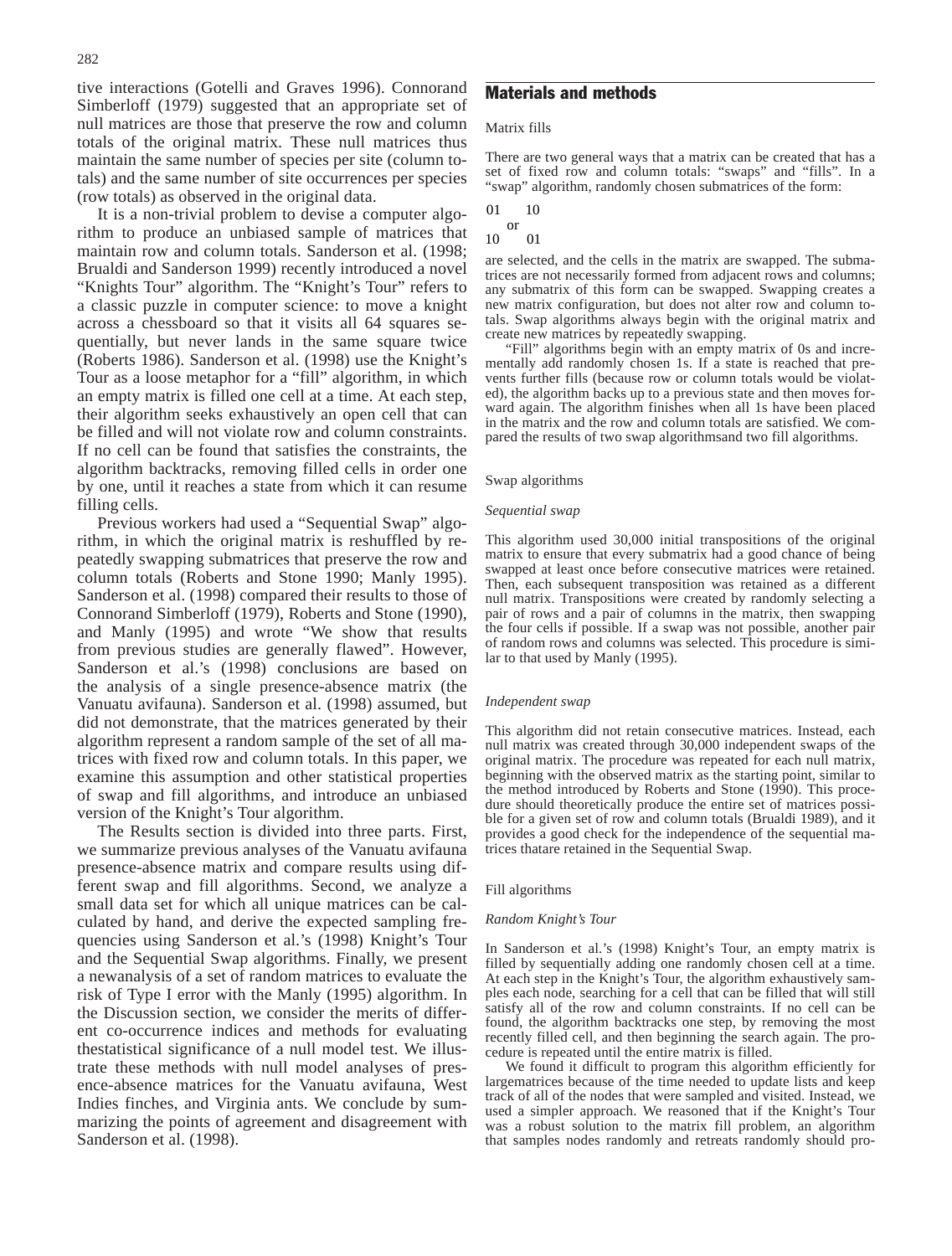**Table 1** Null model analyses of the *S*<sup>2</sup> metric for the presenceabsence matrix of Vanuatu avifauna (Diamond and Marshall 1976). In all studies, the observed *S*<sup>2</sup> metric=148.85. Standardized effect size (SES)=(Observed  $S^2 - \bar{x}$  Simulated)/  $\sigma^2$  Simulated).

*Low* and *High* indicate extreme values generated by the simulation. *n.r.* Not reported by original authors. See text for description of simulation algorithms

| Source                      | Algorithm                | Replicates | $\bar{x}$ Simulated | $\sigma^2$ Simulated | <b>SES</b> | Low    | High   | Upper-tail $P$ |
|-----------------------------|--------------------------|------------|---------------------|----------------------|------------|--------|--------|----------------|
| Sanderson<br>et al. (1998)  | Knight's Tour            | 5,000      | 150.47              | 1.242                | $-1.76$    | n.r.   | 203.65 | n.r            |
| Roberts and<br>Stone (1990) | Sequential Swap          | 1.000      | 147.10              | 0.0529               | 7.60       | n.r.   | 147.79 | < 0.001        |
| Current study               | Sequential Swap          | .000       | 147.84              | 0.16234              | 2.49       | 146.97 | 149.41 | 0.039          |
| Current study               | Sequential Swap          | 5,000      | 147.84              | 0.13802              | 2.61       | 146.82 | 149.12 | 0.0042         |
| Current study               | Independent Swap         | .000       | 147.92              | 0.15738              | 2.32       | 146.86 | 149.04 | 0.012          |
| Current study               | Random Knight's Tour     | 1.000      | 147.90              | 0.13353              | 2.58       | 146.85 | 149.15 | 0.006          |
| Current study               | Exhaustive Knight's Tour | 1.000      | 149.81              | 0.32620              | $-1.68$    | 148.20 | 151.50 | 0.949          |
|                             |                          |            |                     |                      |            |        |        |                |

duce similar results to Sanderson et al.'s (1998) algorithm, which samples nodes exhaustively and retreats sequentially. As with Sanderson et al.'s (1998) Knight's Tour, our Random Knight's Tour begins with an empty matrix and fills it by sequentially adding randomly chosen cells and backtracking when necessary until a solution is reached. In our Random Knight's Tour, the algorithm does not sample exhaustively at each node, but only examines a small number of randomly chosen cells for filling. If a cell cannot be filled, our algorithm retreats by randomly removing a filled cell from anywhere in the matrix, not necessarily the last cell filled. Although not mentioned by Sanderson et al. (1998), Stone and Roberts (1990) also reported on the results of a Random Knight's Touralgorithm (the "Milne method") that gave similar results to their swap algorithm (L. Stone, personal communication).

For small matrices, we sampled a single randomly chosen cell at each node. If a usable cell could not be found, the algorithm immediately retreated one step. For large matrices, this algorithm was inefficient because the program spent too much time backtracking. For the Vanuatu matrix, we analyzed a range of sampling intensities (Table 2). The lowest sampling intensity of 444 cells (~ 50% of the open cells) allowed us to create 1,000 random matrices in approximately 12 h of simulation time.

#### *Exhaustive Knight's Tour*

For this algorithm, we increased the sampling intensity to avery large number, so that the available cells at each node were exhaustively searched. For the Vanuatu matrix, we sampled 8,888 cells at each node, ensuring that all available cells were checked before the algorithm backtracked. Our Exhaustive Knight's Tour is identical to Sanderson et al.'s (1998) algorithm, except that we did not retreat sequentially when backtracking. As we show, this algorithm generates results that are qualitatively similar to those of Sanderson et al. (1998), although we did not observe the very large variances generated by their algorithm.

Our algorithms were programmed in Delphi Version 4.0, and implemented in EcoSim Version 5.0 (Gotelli and Entsminger 2000). The on-line version of EcoSim contains the Sequential Swap, Independent Swap, and Random Knight's Tour algorithms, and allows for the choice of the *C*-score, the number of checkerboards, the number of species combinations, and the variance ratio (Schluter 1984) as co-occurrence indices. The on-line version also contains data matrices for the West Indian finches and Virginia ants that are describedin this paper. A special compiled version of EcoSim that analyzes the *S*<sup>2</sup> index and contains the Exhaustive Knight's Tour is available by request from the authors, as is the Vanuatu data matrix.

#### Data matrices

Using the original data in the appendix of Diamond and Marshall (1976), we reconstructed the data matrix for birds of the Vanuatu

(= New Hebrides) Archipelago (56 species  $\times$  28 islands). Our matrix row and column totals matched exactly those reported in Table 1 of Sanderson et al. (1998), as did the reported *S*<sup>2</sup> index of 148.85. We analyzed two other real data matrices, the finches of the West Indies (17 species  $\times$  19 islands; Gotelli and Abele 1982), and a small-scale pitfall trap survey of ants from a Virginia woodland (11 species $\times$  12 sites; Gotelli and Arnett 2000).

#### Co-occurrence indices

Roberts and Stone (1990) introduced the *S*<sup>2</sup> index to measure the number of shared sites between species pairs. For each unique pair of species, the number of shared sites *S* is tabulated, squared, and summed. A closely related index that we prefer is the *C*-score (Stone and Roberts 1990). The *C*-score measures the average number of "checkerboard units" of the form:

01 10

10 01 or

for each unique species pair. Note that these checkerboard units form the submatrices that are exchanged in the swap algorithms. Stone and Roberts (1990) showed that the number of checkerboard units for (CU) any species pair can be calculated as:

$$
CU=(r_i-S)(r_j-S)
$$
 (1)

where  $r_i$  and  $r_i$  are the row totals, and *S* is the number of sites occupied by both species. The *C*-score is the average CU calculated for all unique pairs of species.

## Results

#### Vanuatu analyses

Sanderson et al. (1998) tested the *S*<sup>2</sup> index on the Vanuatu matrix and compared their result to the test of Roberts and Stone (1990). For 1,000 simulations, Roberts and Stone (1990) reported a mean index of 147.10, with a sample variance (labeled as a standard deviation by Sanderson et al. (1998)) of 0.0529. The observed *S*<sup>2</sup> metric (148.85) was significantly larger than that generated by the sequential swap algorithm, and Roberts and Stone (1990) concluded that the pattern was non-random. Using their Knight's Touralgorithm, Sanderson et al. (1998) simulated 5,000 matrices and found an average *S*<sup>2</sup> metric of 150.47, with a sample variance of 1.242. The observed index did not differ sig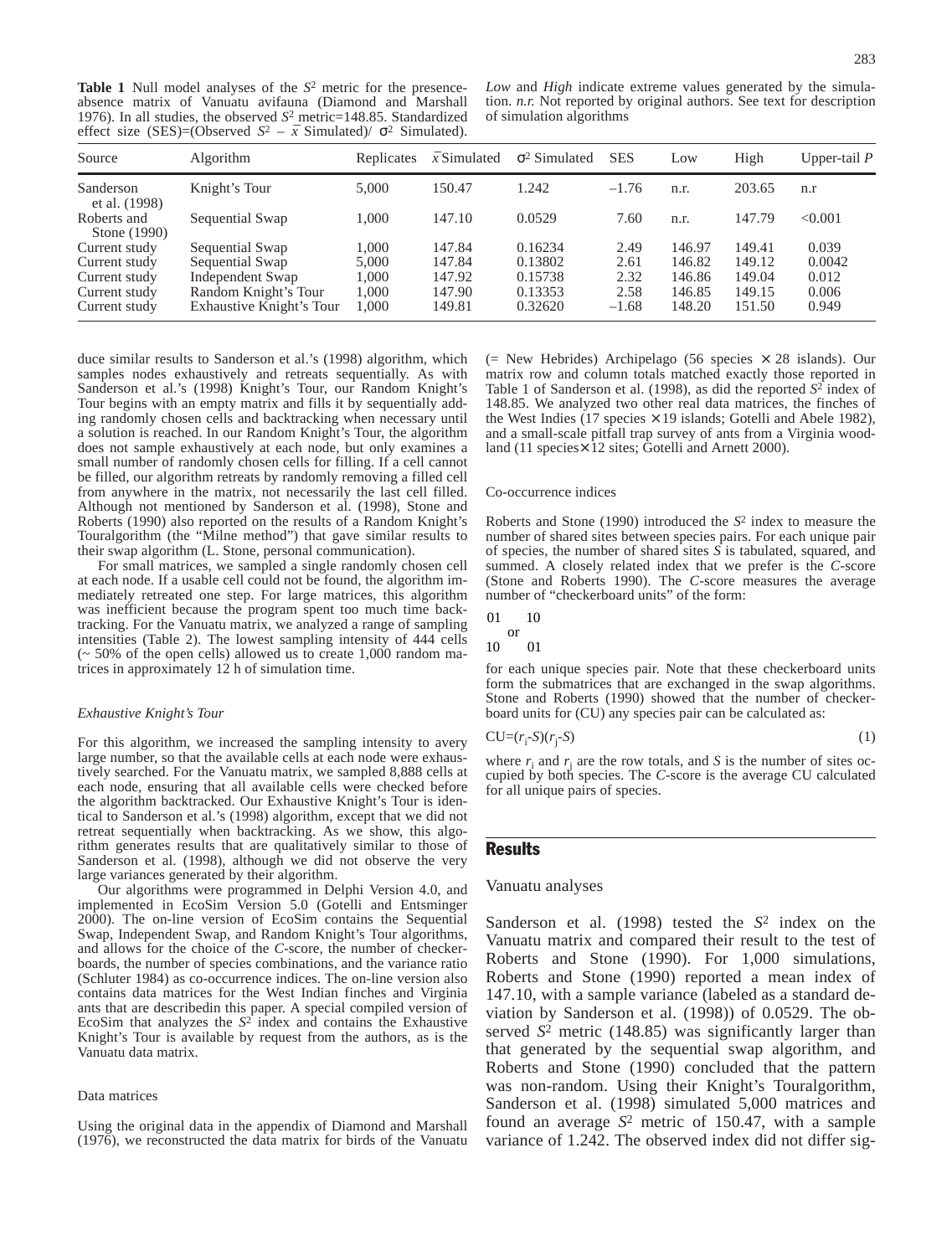nificantly from that generated by the Knight's Tour algorithm. It is on the basis of this result that Sanderson et al. (1998) concluded that the *S*<sup>2</sup> metric is flawed and the randomization method of Manly (1995) is biased.

However, Sanderson et al.'s (1998) results are not directly comparable to Roberts and Stone's (1990), in part because Sanderson et al. (1998) used 5,000 simulations, whereas Roberts and Stone (1990) used 1,000. More important, Robertsand Stone (1990) imposed an additional constraint in their simulations that does not appear to have been incorporated by Sanderson et al. (1998). In their analysis, Roberts and Stone (1990) maintained the so-called "incidence function" of each species, so that the simulated range of island sizes occupied by each species matched that in the observed data set. This additional constraint means that the matrices created by Roberts and Stone (1990) constituted a subset of all random matrices that maintained row and column totals.

These different procedures do account for some, but not all, of the differences between the results of Sanderson et al. (1998) and Roberts and Stone (1990). When we analyzed the Vanuatu matrix with the Sequential Swap algorithm, we also obtained a significant result  $(P=0.039)$ , though not as extreme as that reported by Roberts and Stone (1990; *P*<0.001). Our results from the Sequential Swap matched the results of the Independent Swap, in which each matrix is constructed from a series of Independent Swap s (Table 1).

Our Random Knight's Tour generated results that were very similar to those of the Sequential and Independent Swap. For a small data set, we confirmed that the Random Knight's Tourdoes generate a non-biased sample of random matrices (Appendix). In contrast, our Exhaustive Knight's Tour generated results very different from the Random Knight's Tour and the two Swap algorithms (Table 1). As reported in Sanderson et al.'s (1998) study, our Exhaustive Knight's Tour led to a shift in the mean and an increase in the variance, though not as extreme as Sanderson et al. (1998) found with their algorithm.

The behavior of the Knight's Tour fill algorithms are very sensitive to the amount of sampling at each node. If exhaustive sampling is used, the results tend towards those reported by Sanderson et al. (1998). With less exhaustive sampling, the results converge towards those of the swap algorithms (Table 2).

# Type I error analysis

Repeated swapping of submatrices will theoretically produce the full set of null matrices (Brualdi 1980), and we note that the Swap algorithms and the Random Knight's Tour produce consistent results. In their criticism of the Sequential Swap algorithms, Sanderson et al. (1998) caution that "it cannot be guaranteed that cyclic perturbations can be avoided. Thus, it is possible to perform two or more perturbations and end up with the same matrix".

However, cyclic perturbations are unlikely for most real matrices. For example, in the Vanuatu matrix, there are initially 14,676 different submatrices that can be swapped at the first step of the Sequential Swap procedure. Thus, the chance of reversing a forward step and generating the same matrix configuration is  $1/14,676=$  $6.8\times10^{-5}$ . We agree with Sanderson et al. (1998) that there are many possible matrix rearrangements that can be created for the Vanuatu matrix (and most real presence-absence matrices) that satisfy row and column totals. Therefore it is unlikely that cyclic perturbations are a serious problem for the Sequential Swap algorithm.

Sanderson et al. (1998) rejected the Sequential Swap algorithm because it gave different results for the Vanuatu presence-absence matrix than did their Knight's Tour algorithm. However, it is not logical to evaluate different algorithms by comparing their behavior with a real presence-absence matrix – such a matrix will contain unknown amounts of biological structure and randomness. Instead, we should compare the performance of algorithms on artificial data sets with known properties (e.g., Gotelli et al. 1997; Garvey et al. 1998; Shenk et al. 1998).

By claiming that Roberts and Stone's (1990) finding of a non-random *S*<sup>2</sup> metric was incorrect, Sanderson et al. (1998) invoked a Type Ierror, in which a true null hypothesis is incorrectly rejected. To attack this problem directly, we use artificial data sets to decide whether Roberts and Stone (1990) incorrectly rejected the null hypothesis for the Vanuatu matrix. We first created 100 random matrices in which we were sure there should be no pattern present. We wanted these matrices toresemble the Vanuatu matrix, but with no trace of biological structuring.

To create such matrices, we began with the original Vanuatu matrix and then reshuffled the cells within each row. Reshuffling the cells within each row eliminates any differencesamong sites due to area, resources, or

**Table 2** Effects of sampling intensity on performance of the Knight's Touralgorithm. For the Vanuatu matrix, results are given for 1000 simulations. Sampling intensity indicates the number of cells the algorithm samples before backtracking. Other variables as in Table 1

| Sampling intensity                                                             | $\bar{x}$ Simulated                  | $\sigma^2$ Simulated                     | <b>SES</b>                      | Low                                  | High                                 | Upper-tail $P$                   |
|--------------------------------------------------------------------------------|--------------------------------------|------------------------------------------|---------------------------------|--------------------------------------|--------------------------------------|----------------------------------|
| 444 (Random Knight's Tour)<br>888<br>1,600<br>8,888 (Exhaustive Knight's Tour) | 147.90<br>147.95<br>148.85<br>149.81 | 0.13353<br>0.16846<br>0.42103<br>0.32620 | 2.58<br>2.18<br>0.51<br>$-1.68$ | 146.85<br>146.79<br>146.94<br>148.20 | 149.15<br>149.83<br>150.77<br>151.50 | 0.006<br>0.029<br>0.276<br>0.949 |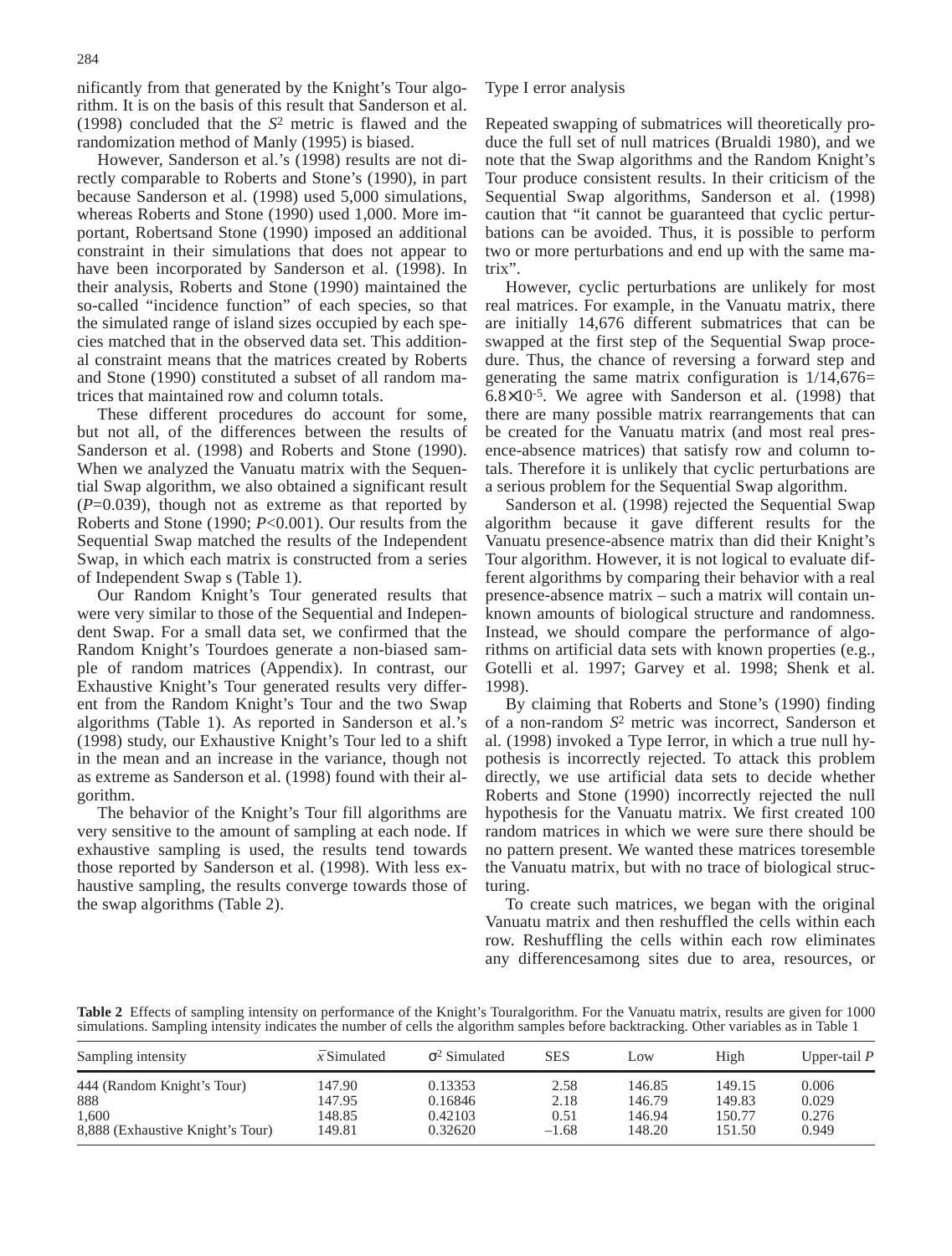285

habitat availability. This is analogous to a colonization model in which all sites are equiprobable, and each species selects a site independently of the presence of any other species. We stress that the creation oftest matrices in this way is not circular, because it is a completely different filling algorithm than either the swap or fill algorithms.

The resulting set of 100 matrices should not exhibit any non-randomness as a group, although we would expect that, by chance, approximately 5% of these matrices would generate significant results in a well-behaved statistical analysis. Running more than 100 matrices in this way would have been desirable, but the test is time-consuming, and the error frequency shouldnot be appreciably different for 100 vs 1,000 matrices.

Next, we analyzed each random matrix with the Sequential Swap algorithm, completing 5,000 iterations and performing separate analyses for the *S*<sup>2</sup> and the *C*-score indices. Thus, although the column totals for each random matrix could vary freely as the matrix was being constructed, the resulting column and row totals were fixed in the Sequential Swap algorithm. For each matrix, we recorded the upper-tail probability that the observed index was more extreme than predicted by the null model. If Sanderson et al.'s (1998) claim of a Type I error is correct, we should find that many more than 5 of the 100 random matrices caused the null hypothesis to be rejected. On the other hand, if 5 or fewer of the 100 random matrices caused the null hypothesis to be rejected at the 0.05 significance level, there would be no indication of an excessive Type I error rate, and Roberts and Stone's (1990) original conclusion would be supported.

Table 3 gives the ordered upper-tail probabilities for the 15 most extreme random matrices. For the *S*<sup>2</sup> metric,

**Table 3** Ordered tail probabilities for the 15 most extreme matrices from a set of 100 random matrices. Each matrix was tested using the Sequential Swap algorithm with5,000 replicates. The probability value for the real Vanuatu matrix is underlined and is also shown in sequence. Results are shown for both the *C*-score and the *S*<sup>2</sup> indices. For both indices, the null hypothesis was rejected at *P*=0.05 for only 5 of the 100 random matrices, indicating good Type I error behavior

| Matrix no. | Upper-tail $P$<br>$(S^2 \text{ index})$ | Matrix no. | Upper-tail P<br>$(C\text{-score index})$ |  |
|------------|-----------------------------------------|------------|------------------------------------------|--|
| 68         | 0.0038                                  | Vanuatu    | 0.0006                                   |  |
| 25         | 0.0040                                  | 62         | 0.0066                                   |  |
| Vanuatu    | 0.0042                                  | 92         | 0.0096                                   |  |
| 62         | 0.0062                                  | 63         | 0.0268                                   |  |
| 50         | 0.0412                                  | 65         | 0.0360                                   |  |
| 41         | 0.0486                                  | 50         | 0.0366                                   |  |
| 90         | 0.0548                                  | 10         | 0.0578                                   |  |
| 73         | 0.0714                                  | 73         | 0.0590                                   |  |
| 65         | 0.0758                                  | 46         | 0.0652                                   |  |
| 46         | 0.0794                                  | 11         | 0.0776                                   |  |
| 91         | 0.0874                                  | 14         | 0.0802                                   |  |
| 78         | 0.0940                                  | 78         | 0.0888                                   |  |
| 20         | 0.0922                                  | 31         | 0.0922                                   |  |
| 60         | 0.1066                                  | 70         | 0.1006                                   |  |
| 95         | 0.1090                                  | 91         | 0.1158                                   |  |
| 88         | 0.1166                                  | 42         | 0.1172                                   |  |

5 out of 100 random matrices rejected the null hypothesis at *P*=0.05, and 12 out of 100 matrices rejected the null hypothesis at *P*=0.10. The calculated *P* value for the actual Vanuatu matrix was 0.0042. This value was more extreme than 98 of the 100 random matrices, suggesting that the probability of a Type I error for the *S*<sup>2</sup> index of the Vanuatu matrix was less than 0.02.

For the *C*-score, 5 out of the 100 random matrices rejected the null hypothesis at *P*=0.05, and 12 out of 100 random matrices rejected the null hypothesis at *P*=0.10. The calculated *P* value for the actual Vanuatu matrix was *P*=0.0006. This value was more extreme than the tail probability for all 100 of the random matrices, suggesting that the probability of a Type I error for the *C*-score metric of the Vanuatu matrix was less than 0.01.

Thus, we find no evidence that Roberts and Stone (1990) made a Type I error when they rejected the null hypothesis for the *S*<sup>2</sup> metric of the Vanuatu matrix. When the Sequential Swap algorithm is used on a set of random matrices, it correctly generates a non-significant upper-tail pattern 95% of the time. In contrast, the *S*<sup>2</sup> and *C*-score indices for the actual Vanuatu matrix are significantly larger than expected by chance, and the pattern is more extreme than in most random matrices that have identical row totals. These analyses of random matrices support the original conclusions of Roberts and Stone (1990). The *S*<sup>2</sup> metric for the Vanuatu matrix is significantly larger than chance, and the Sequential Swap method does not have an excessive Type I error rate.

# **Discussion**

Which algorithm should be used?

Our results suggest that the Knight's Tour algorithm of Sanderson et al. (1998) should not be used for null model analysis. This algorithm does not sample matrices equiprobably (Appendix), and the results it produces rest delicately on the assumption of exhaustive sampling at each node (Table 2). The Type I and Type II error properties of Sanderson et al.'s (1998) Knight's Tour are unknown, and the anomalous result it generates for the Vanuatu matrix (Table 1) is not a valid basis for claiming that "results from previous studies are generally flawed".

In contrast, the Sequential Swap has good Type I and Type II error properties (Gotelli 2000), and there is no evidence that it causes the null hypothesis to be rejected improperly for the Vanuatu matrix (Table 3). Although the Sequential Swap shows good statistical performance, it also has the potential to generate matrices with unequal frequencies (Appendix). Zaman and Simberloff (unpublished data) addressed this problem with a Weighted Swap algorithm, in which the weights are inversely proportional to the frequencies with which random matrices are visited by swapping. For the Vanuatu matrix, this Weighted Swap also generated highly nonrandom results  $(P=10^{-6})$ , and results of the Sequential and Weighted swaps were similar for another presence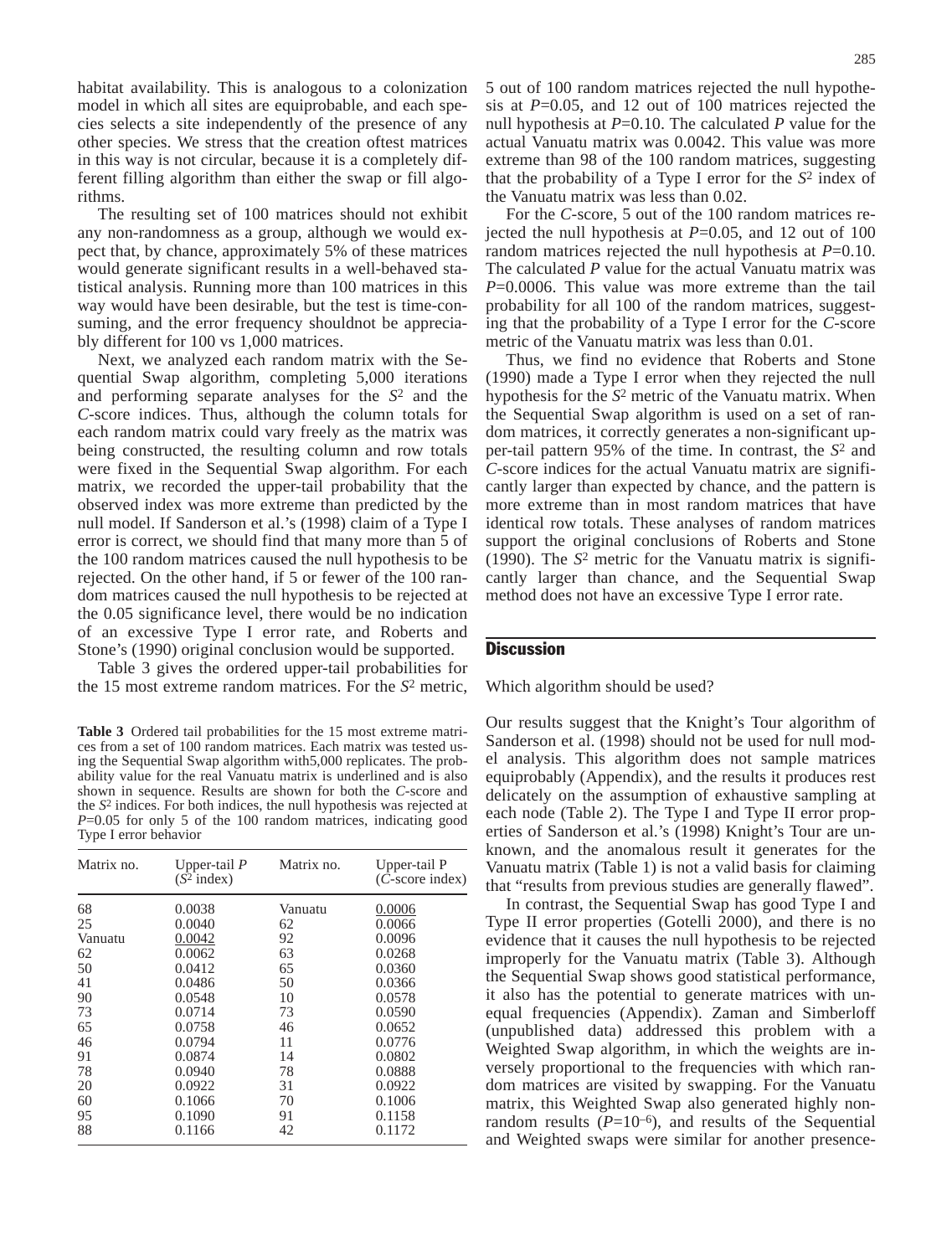absence matrix they tested. G. Cobb (Department of Mathematics, Mt. Holyoke College) found that small runs of 1,000 replicates of the Sequential Swap were significantly heterogeneous and autocorrelated, due to similarity of sequential matrices generated by the algorithm. However, Cobb also found that a set of random matrices generated by the Sequential Swap from the presence-absence matrix of Darwin's finches had a uniform probability distribution, as it should for an unbiased test. Collectively, these results suggest the Sequential Swap performs well in empirical tests, and its behavior on the Vanuatu matrix converges with that of the Independent Swap, Zaman and Simberloff's (unpublished data) Weighted Swap, and our Random Knight's Tour.

# How should indices be tested?

Sanderson et al. (1998) followed the lead of Connor and Simberloff (1979) and plotted the number of species pairs sharing 0,1,2...*n* islands. They tested for deviations of observed and expected values in each category by constructing a parametric 99% confidence interval for a Student's *t*-test. Observations that fell outside of this interval were classified as significant. This procedure is very similar to the original chi-square test that Connor and Simberloff (1979) used to evaluate the same distribution of data. As Roberts and Stone (1990)thoroughly explained, a parametric chi-square test is inappropriate in this case because the set of shared island numbers are not independent observations. Sanderson et al. (1998) revived this error by using a *t*-test and evaluatingall of the species pair combinations. No appeals to parametric theory can get around the fact that these numbers are not independent. Indeed, one of the major reasons for using randomization methods in the first place is to avoid problems of exactly thissort.

To test the significance of patterns in null model analysis, we prefer the methods that are used in classic randomization tests (Edgington 1987; Manly 1991): describe the pattern in the matrix with a single index, and compare the observed value of that index directly to the distribution of index values from the simulated matrices. Extreme values of the observed index in the tails of the distribution indicate statistically significant patterns.

# Which co-occurrence index should be used?

The utility of species co-occurrence indices should be based not only on their statistical properties, but on their relationship to ecological theory. Sanderson et al.'s (1998) used the individual deviations of species-pair classes as their index. Thus, an assembly rule derived from their analysis of the Vanuatu matrix (their Fig. 2) would be: "There are fewer avian species pairs occupying 2 islands and 9 islands, and more species pairs occupying 10 islands, than expected by chance in the Vanuatu Archipelago". We do not see how meaningful biological

interpretations could be attached to such an assembly rule.

In contrast, we prefer three different indices that address Diamond's (1975) assembly rules model: the number of species combinations (Pielou and Pielou 1968), the number of species pairsforming perfect checkerboard (Diamond 1975), and Stone and Robert's (1990) *C*-score. A fourth metric, Schulter's (1984) variance ratio, is also a useful measure of species covariance. However, the variance ratio is determined solely by the row and column sums of the matrix, so it cannot be tested using the randomization algorithms described in this paper, all of which preserve row and column sums (Gotelli 2000).

Pielou and Pielou (1968) first introduced the number of species combinations as an index of community structure. This index is directly related to Diamond's (1975) first and second assembly rules:

- *"1. If one considers all the combinations that can be formed from a group of related species, only certain ones of these combinations exist in nature."*
- *"2. These permissible combinations resist invaders that would transform them into a forbidden combination."*

If assembly rules 1 and 2 are met, a set of islands or sites should harbor significantly fewer species combinations than expected by chance.

A second useful index is the number of species pairs that never co-occur, forming "checkerboard" distributions. This index describes Diamond's (1975) fifth assembly rule:

# *"5. Some pairs of species never coexist, either by themselves or as part of a larger combination."*

If this assembly rule is in operation, there should be significantly more species pairs in a matrix forming perfect checkerboards than expected by chance. Note that this number is equivalent to the number of species sharing 0 islands in Connor and Simberloff (1979) and Sanderson et al. (1998).

A third useful index is Stone and Robert's (1990) *C*-score. This index also measures the degree to which species co-occur, but it is not as stringent as the checkerboard measurement because it does not require perfect segregation between species. For a community structured by species interactions, the *C*-score should be significantly larger than expected by chance. Diamond's (1975) other assembly rules (nos. 3, 4, 6, and 7) are more difficult to test with simple null models because they involve complex comparisons of patterns in species-rich and species-poor communities.

Of course, the demonstration of non-random patterns in the *C*-score, number of species combinations, or the number of checkerboards does not, by itself, constitute a proof of Diamond's (1975) assembly rules model (Connor and Simberloff 1986). Many other factors, including habitat heterogeneity, dispersal barriers, and positive interactions between species can also lead to non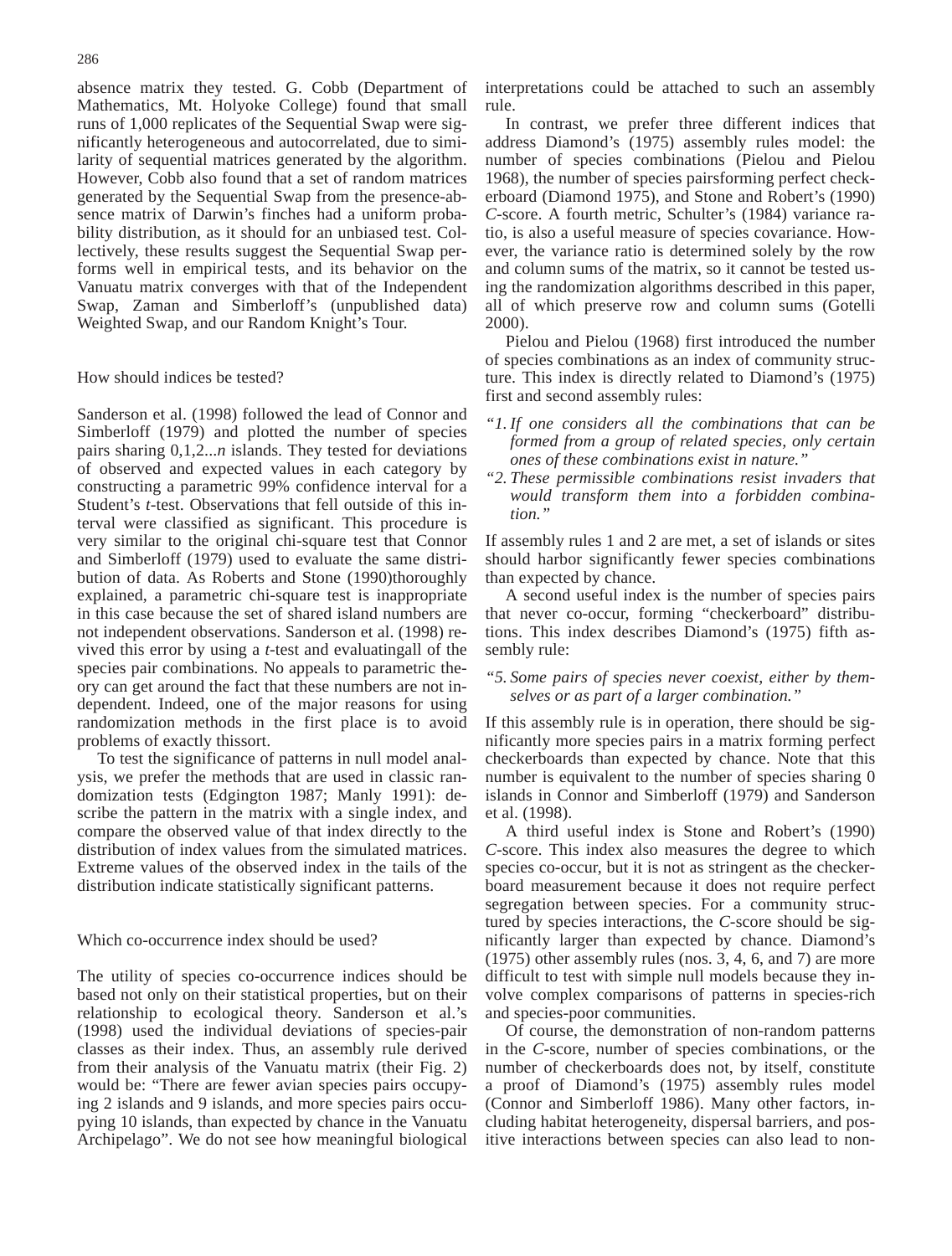randomness in these indices (Weiher and Keddy 1999). However, the null model analysis is the important first step towards at least establishing whether the patterns are random or not.

Although the *C*-score, number of checkerboards, and number of species combinations are closely related, they measure different patterns in a matrix and have different statistical properties. Gotelli (2000) has carried out simulation tests with these indices andcompared their performance on random matrices and on structured matrices that have differing levels of random "noise" added to the co-occurrence patterns.

The *C*-score, when used in combination with the Sequential Swap algorithm, has good statistical power for detecting pattern in structured matrices that have a considerable amount of random noise added to them. At the same time, it has good Type I error properties and does not lead to an excessive rejection of the null hypothesis when tested with random matrices (Gotelli 2000). A low frequency of Type I errors for the *C*-score and the Sequential Swap algorithm are confirmed by our additional analyses of the Vanuatu matrix in this paper (Table 3).

## Empirical examples

To illustrate utility of the methods we propose, we analyzed three presence-absence matrices with the Sequential Swap algorithm and present patterns based on the *C*-score, the number of checkerboard pairs, and the number of species combinations. We used 5,000 iterations in each analysis. Results were similar when these matrices were analyzed with the Random Knight's Tour.

For the Vanuatu avifauna, the *C*-score was significantly greater than expected by chance (Fig. 1a), but the number of checkerboard pairs (Fig. 1b) and the number of species combinations (Fig. 1c) did not differ from random. For the number of species combinations, we note that each of the 28 islands in the Vanuatu matrix supported a different species combination. Similarly, in all 5,000 simulated communities, species combinations were never repeated for any pair of islands, so 28 combinations were observed in every case.

For the West Indies fiches, the *C*-score was also larger than expected by chance (Fig. 2a). Only 10 unique species combinations occurred on the 19 islands, which was significantly less than expected by chance (Fig. 2b), confirming Diamond's (1975) 1st and 2nd assembly rule patterns. The number of checkerboard pairs did not differ from random (Fig. 2c).

For the Virginia ants, none of the three co-occurrence indices were different from random (Fig. 3a–c). Because the ant matrix was created from a grid of pitfall traps that sampled species at a very small spatial scale (5 $\times$ 5 m), we would not have expected to see much structure in comparison to the avifauna of island archipelagos.

In conclusion, we are in agreement with Sanderson et al. (1998) on several major issues. First, we agree that



**Fig. 1a–c** Null model analyses of the Vanuatu avifauna. Each histogram shows the range of values from 5,000 simulated assemblages. The arrow indicated the observed value, and p is the onetailed probability. **a** *C*-score; **b** number of species combinations; **c** number of species pairs forming perfect checkerboards

the entire issue of testing for non-randomness in species co-occurrence patterns is important, especially with the continued interest in community assembly rules (Weiher and Keddy 1999) and computer simulation models (Hilborn and Mangel 1997; Cipra 2000). Second, we agree that an algorithm that maintains observed row and column sums is useful for testing community patterns, although this is by no means the only valid null model (Gotelli 2000). Wealso agree that, for most real matrices, there are many different matrix rearrangements that can be constructed that satisfy the row and column constraints.

However, there are also some major areas of disagreement. Our results suggest that Sanderson et al.'s (1998) Knight's Touris a biased algorithm that should not be used for null model analysis. We think it is inappropriate to use a *t*-test on non-independent data, and that deviations from the shared-species distribution cannot be interpreted biologically. We prefer a simple randomization test for assessing statistical significance. We recommend the *C*-score, number of species combinations, and number of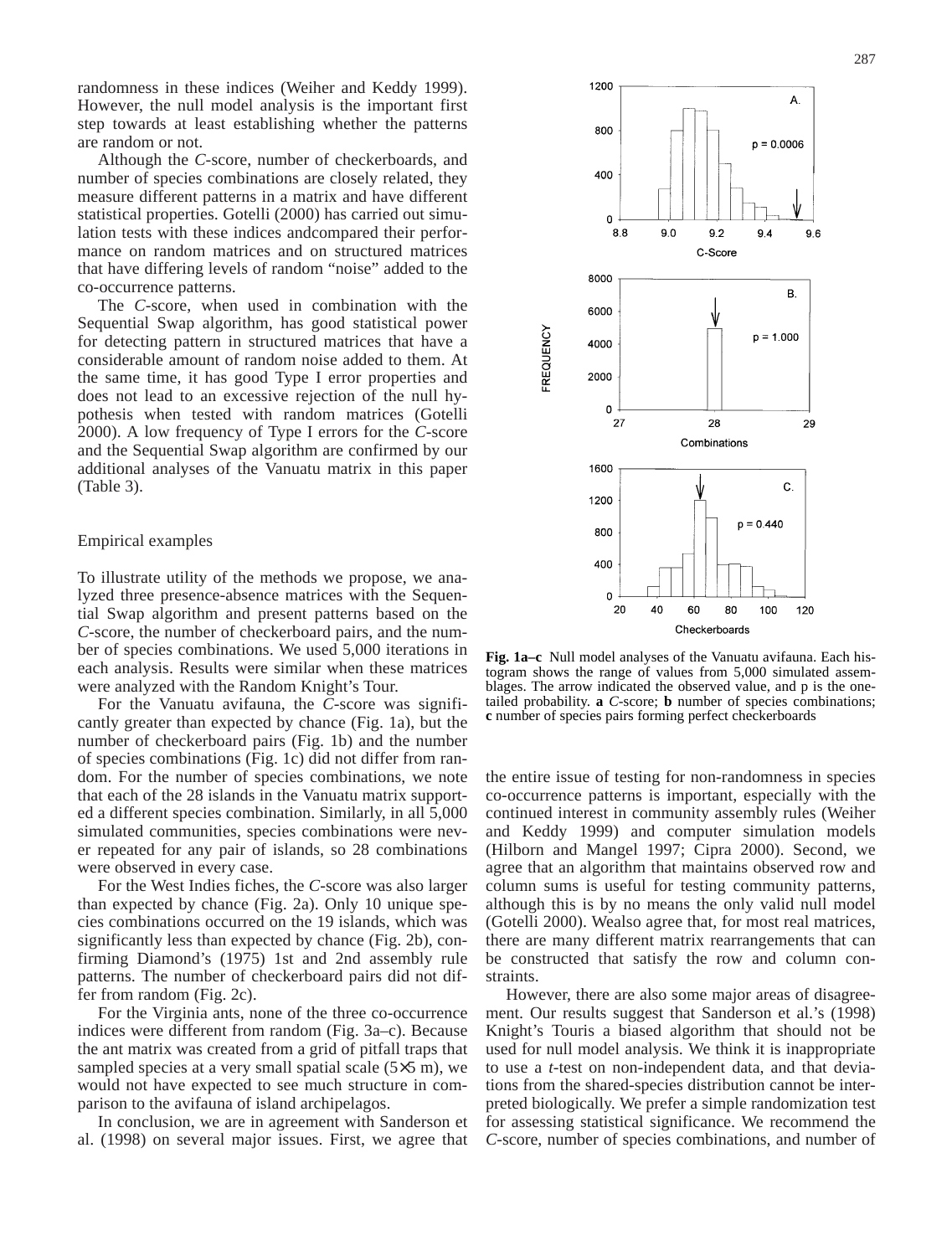

**Fig. 2** Null model analyses of West Indies finches. Labels as in Fig. 1

checkerboard pairs as three indices with good statistical properties that are directly relevant to Diamond's (1975) assembly rules model. Finally, an error analysis of random matrices supports Roberts and Stone's (1990) original conclusions: the *S*<sup>2</sup> metric for the Vanuatu matrix is larger than expected by chance. There is no evidence that this pattern is caused by a Type I error because random matrices tested with the Sequential Swap algorithm rejected the null hypothesis 5% of the time (Table 3).

This paper represents the latest contribution to a controversy over the statistical analysis of the Vanuatu presence-absence matrix that has lasted for over 20 years (e.g., Connor and Simberloff 1979,1983; Diamond and Gilpin 1982; Wilson 1987; Roberts and Stone 1990; Sanderson et al. 1998; Zaman and Simberloff, unpublished data).No wonder some ecologists are uneasy about the use of null models! Future exchanges can be minimized by carefully examining the statistical properties of null models, and systematically testing their behavior with artificial data sets of known structure. Such analyses are tedious and not very exciting, but they are necessary if null models are to serve as reliable statistical tools for ecologists and biogeographers.



**Fig. 3** Null model analyses of small-scale Virginia ant sample. Labels as in Fig. 1

**Acknowledgements** We thank A. Ellison, G. Cobb, P.Peres-Neto, J. Sanderson, D. Simberloff, L. Stone, and the University of Vermont Ecology Discussion Group for comments on the manuscript. We thank Inprise Corporation/Borland for Delphi development software. EcoSim software development is supported by NSF grants BIR-9612109 and DBI 9725930.

# Appendix

# Expected sampling frequencies of swap and fill algorithms

Zaman and Simberloff (unpublished data) note that Sanderson et al. (1998) have not demonstrated that the Knight's Toursamples all matrices uniformly. Here we analyze a simple example in which it is possible to calculate by hand the probability of reaching different matrix solutions using several swap and fill algorithms. This analysis demonstrates that the Knight's Tourdoes not select matrices equiprobably.

We begin with a small  $3\times3$  matrix. We label the cells of this matrix 1–9 consecutively: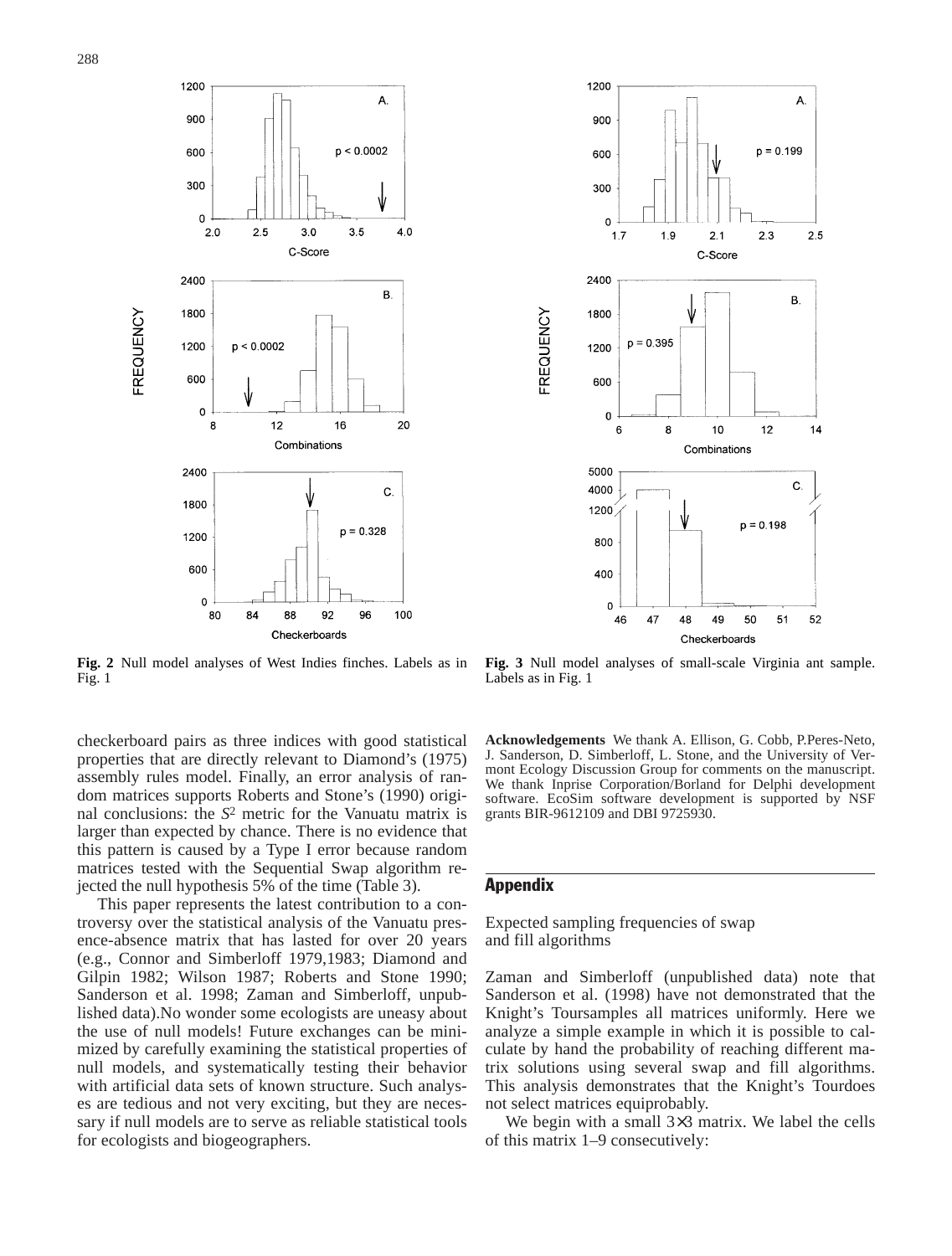Suppose that we wish to construct random matrices with four cells filled. The matrix constraints we use are row totals of  $(1, 2, 1)$  and column totals of  $(1, 2, 1)$ . There are

$$
\binom{9}{4} = 126
$$

126 unique ways to fill a 3×3 matrix with four 1s. Of these 126 matrices, exactly 5 matrices satisfy the specified row and column constraints. We label these matrices  $A-F:$ 

Matrix A

010 101 010

Matrix B

$$
\begin{smallmatrix}0&1&0\\1&1&0\\0&0&1\end{smallmatrix}
$$

Matrix C

$$
\begin{smallmatrix} 1 & 0 & 0 \\ 0 & 1 & 1 \\ 0 & 1 & 0 \end{smallmatrix}
$$

Matrix D

$$
\begin{smallmatrix} 0 & 0 & 1 \\ 1 & 1 & 0 \\ 0 & 1 & 0 \end{smallmatrix}
$$

Matrix E

 $0, 1, 0$  $0 \t{1} \t{1}$ 100

An unbiased null model algorithm should generate all five matrices with frequency *f*=0.20.

# Exhaustive Knight's Tour

The probabilities for the Exhaustive Knight's Tour can be calculated by hand for this small example. We illustrate the method with matrix A, which is the easiest to compute. Matrix A has entries in cells 2,4,6, and 8. There are  $4!=(4)(3)(2)(1)=24$  sequences by which this matrix can be reached filling sequentially with the exhaustive knight's tour.

We calculate the probabilities of reaching each particular sequence through the Exhaustive Knight's Tour, and then sum those probabilities to obtain the total frequency with which the matrix is reached. Suppose we wish to calculate the probability that Matrix A is reached by filling in sequence the cells 2, 4, 6, and 8. Thus, we seek to calculate *P*(Matrix A |2468).

For the initial placement of cell 2 in an empty matrix, the probability is  $(1/9)$ .

Once cell 2 has been selected, matrices C and D are eliminated from the solution space. For the next cell selection, cell 2 cannot be chosen again because it is already filled. Moreover, cells 1 and 3 are also not possible because these would violate row or column constraints. Thus, on the next step of the exhaustive knight's tour, there are 6 possible cells that can be filled (cells 4, 5, 6, 7, 8, or 9), and the probability of choosing cell 4 is (1/6).

Now that cells 2 and 4 have been chosen, only matrices A and B remain in the solution space. The only cells now available for filling that havenot already been selected (2, 4) or that do not violate the row and column totals  $(1, 3, 7)$  are cells  $5, 6, 8,$  and  $9$ . Thus, on the third step of the Exhaustive Knight's Tour, the probability of choosing cell 6 is  $(1/4)$ .

Now that cells 2, 4, and 6 have been chosen, cell 8 is the only one available that will satisfy the matrix constraints, and this completes the construction of Matrix A.

Therefore, the probability that Matrix A is created by filling cells 2, 4, 6 and 8 in sequence is: *P*(Matrix A  $|2468\rangle = (1/9)(1/6)(1/4)(1) = (1/216)$ .

Notice that for the fill sequence (2, 4, 6, 8), the first two cell fills (2, 4) are diagonal to one another. A different pathway occurs if the first two cell fills are opposite of one another. For example, consider the fill sequence (2, 8, 4, 6). As before, the probability of selecting in sequence cell 2 and then cell 8 is  $(1/9)(1/6)$ . However, with cells 2 and 8 filled, there are now only two possibilities at the third step (4 or 6). Therefore, the probability that Matrix A is created by filling cells 2, 8, 4, and 6 in sequence is: *P*(Matrix A |2846)=(1/9)(1/6)(1/2)(1)=(1/108)

Of the 24 sequences that lead to Matrix A, 16 of them have the "diagonal" pattern for the first two cells in the sequence, and 8 of them have the "opposite" pattern. Therefore, the overall probability of reaching Matrix A by the Exhaustive Knight's Tour Knight's Tour is: *P*(Matrix A)= $(16)(1/216)+(8)(1/108)=0.14815$ .

If the Exhaustive Knight's Tour Knight's Tour were unbiased, then *P*(Matrix A)=0.2000 (Table 4).

Matrix A is reached less frequently than other matrices using the Exhaustive Knight's Tour Knight's Tourbecause if the first cell chosen randomly is in the center (5) or any of the corners (1, 3, 7, or 9), Matrix A is immediately eliminated from the solution space.

The calculations for Matrices B-E are more complicated, because there are several different probability pathways represented among the set of 24 sequences. However, using the same methods, it can be shown that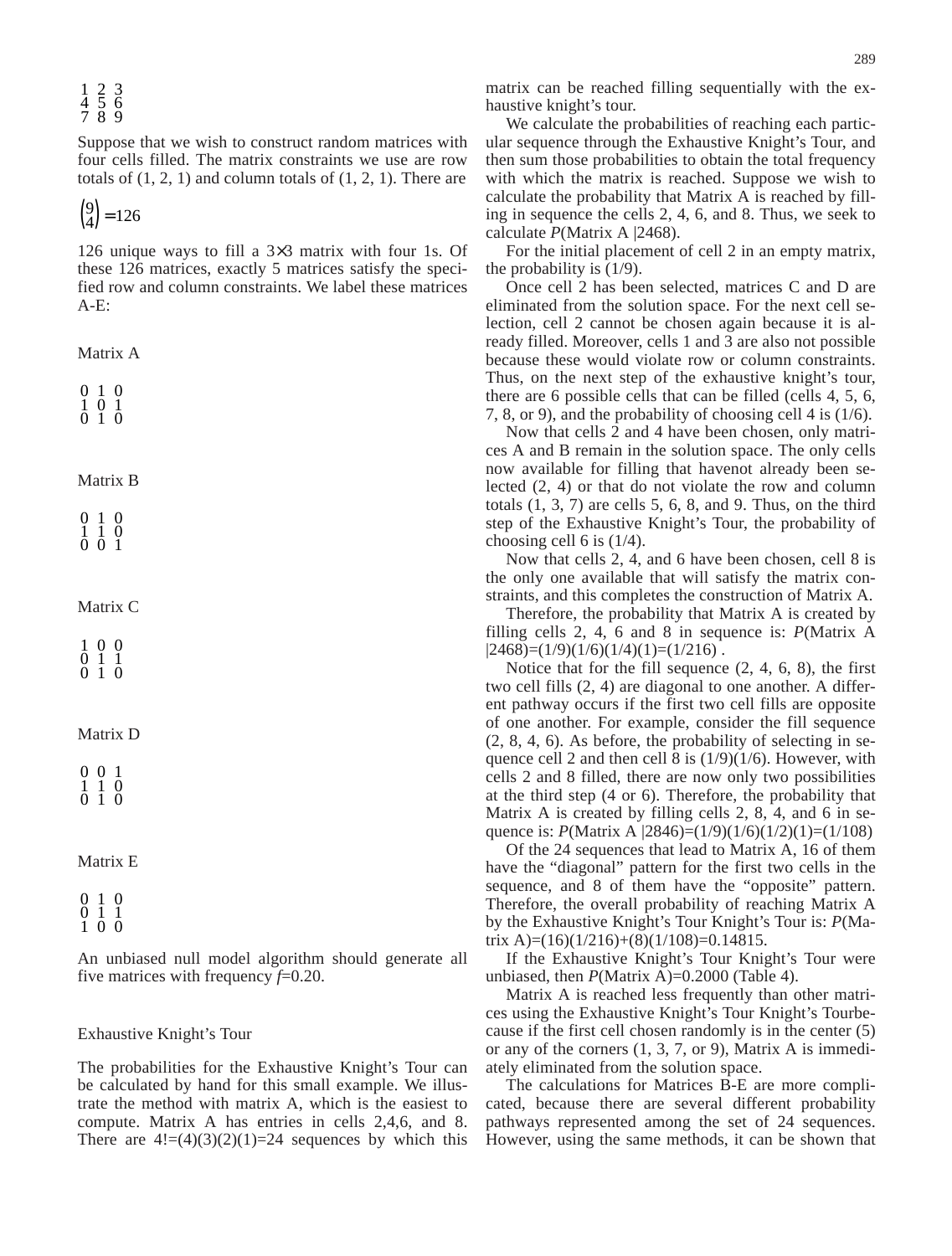| Matrix        | Ideal<br>frequency | Random<br>Knight's Tour | Sequential<br>Swap frequency | Sequential<br>Swap frequency | Knight's<br>Tour frequency | Exhaustive<br>Knight's Tour |
|---------------|--------------------|-------------------------|------------------------------|------------------------------|----------------------------|-----------------------------|
|               | (Expected)         | $(n=1,000)$             | (Expected)                   | $(n=1,000)$                  | (Expected)                 | $(n=1,000)$                 |
| A             | 0.2000             | 193                     | 0.2500                       | 237                          | 0.14815                    | 151                         |
| B             | 0.2000             | 201                     | 0.1875                       | 193                          | 0.21296                    | 222                         |
| $\mathcal{C}$ | 0.2000             | 207                     | 0.1875                       | 181                          | 0.21296                    | 207                         |
| D             | 0.2000             | 202                     | 0.1875                       | 198                          | 0.21296                    | 211                         |
| E             | 0.2000             | 197                     | 0.1875                       | 191                          | 0.21296                    | 209                         |

**Table 4** Expected and observed frequencies unique matrices generated by the Random Knight's Tour, the Exhaustive Knight's Tour, and the Sequential Swap. An unbiased algorithm should produce all five matrices with equal frequency

*P*(Matrix B)=0.21296. Matrices B–E are oversampled by the Exhaustive Knight's Tour Knight's Tourbecause there are more starting positions from which these matrices can be reached. Note that the patterns in Matrices B–E can all be produced by reflection or transposition, and the probabilities of reaching these matrices turn out to be identical. We also confirm that  $0.14815+(4)(0.21296)=1.0000$ , as it should.

## Sequential Swap

To calculate the expected frequencies for the Sequential Swap, we used a different approach. For each matrix A–E, a single swap will produce one of the other matrices. Matrix A can generate any of the other four matrices through a single swap, whereas matrices B–E can produce only three possible matrices through swapping. These probabilities can be expressed in a transition matrix:

|                | Initial matrix        |                                        |                                       |                                 |                      |                                  |  |
|----------------|-----------------------|----------------------------------------|---------------------------------------|---------------------------------|----------------------|----------------------------------|--|
|                |                       |                                        | В                                     | C                               |                      | Е                                |  |
| Swapped matrix | A<br>В<br>C<br>D<br>Е | $\cup$<br>0.25<br>0.25<br>0.25<br>0.25 | 0.33<br>$\mathcal{L}$<br>0.33<br>0.33 | 0.3<br>$\theta$<br>0.33<br>0.33 | 0.33<br>0.33<br>0.33 | 0.33<br>0.33<br>0.33<br>$\theta$ |  |

Because a swap by definition produces a different matrix configuration, the diagonals of this matrix must equal zero. The eigenvector solution gives the expected frequencies of the different matrices produced by swapping many times (Table 4). In contrast to the Exhaustive Knight's Tour, the Sequential Swap is expected to oversample Matrix A (P=0.2500) and undersample Matrices B–E (*P*=0.1875). This pattern arises because there are more ways to reach Matrix A by swapping than to reach Matrices B–E.

## Simulated matrix frequencies

To confirm our probability calculations, we used the Sequential Swap, Exhaustive Knight's Tour, and Random Knight's Tour algorithms to create 1,000 3×3 matrices, and kept track of the frequency with which matrices A-E were produced. Both the Sequential Swap and the Exhaustive Knight's Tour observed frequencies were in good agreement with the theoretically derived expectations (sequential swap  $X^2$ <sub>4</sub>=1.72, *P*=0.78; Exhaustive Knight's Tour  $X^2$ <sub>4</sub>=0.63, *P*=0.96). The Exhaustive Knight's Tour produced frequencies that deviated significantly from an unbiased uniform distribution  $(X^2_{\frac{1}{2}}=15.68)$ , *P*=0.003). The Sequential Swap produced frequencies that deviated weakly  $(X^2_{\frac{1}{4}}=9.32, P=0.054)$ , whereas the Random Knight's Tour showed a very good fit to the unbiased uniform distribution  $(X^2_{\underline{4}}=0.56, P=0.97)$ .

# References

- Brualdi RA (1989) Matrices of zeroes and ones with fixed row and column sum vectors. Lin Algebr Appl 33:159–231
- Brualdi RA, Sanderson JG (1999) Nested species subsets, gaps, and discrepancy. Oecologia 119:256–264
- Cipra B (2000) Revealing uncertainties in computer models. Science 287:960–961
- Connor EF, Simberloff D (1979) The assembly of species communities: chance or competition? Ecology 60:1132–1140
- Connor EF, Simberloff D (1983) Interspecific competition and species co-occurrence patterns on islands: null models and the evaluation of evidence. Oikos 41:456–465
- Connor EF, Simberloff D (1986) Competition, scientific method, and null models in ecology. Am Sci 74:155–162
- Diamond JM (1975) Assembly of species communities. In: Cody ML, Diamond JM (eds) Ecology and evolution of communities. Harvard University Press, Cambridge, pp 342–444
- Diamond JM, Gilpin ME (1982) Examination of the "null" model of Connor and Simberloff for species co-occurrence on islands. Oecologia 52:64–74
- Diamond JM, Marshall AG (1976) Origin of the New Hebridean avifauna. Emu 76:187–200
- Edgington ES (1987) Randomization tests. Dekker, New York
- Garvey JE, Marschall EA, Wright RA (1998) From star charts to stoneflies: detecting relationships in continuous bivariate data. Ecology 79:442–447
- Gotelli NJ (1999) How do communities come together? Science 286:1684–1685
- Gotelli NJ (2000) Null model analysis of species co-occurrence patterns. Ecology 81:2606–2621
- Gotelli NJ, Abele LG (1982) Statistical distributions of West Indian land bird families. J Biogeogr 9:421–435
- Gotelli NJ, Arnett AE (2000) Biogeographical effects of red fire ant invasion. Ecol Lett 3:257–261
- Gotelli NJ, Entsminger GL (2000) EcoSim: Null models software for ecology Version 5.0. Acquired Intelligence Inc. & Kesey-Bear, Burlington, Vt. http://homepages.together.net/~gentsmin/ecosim.htm